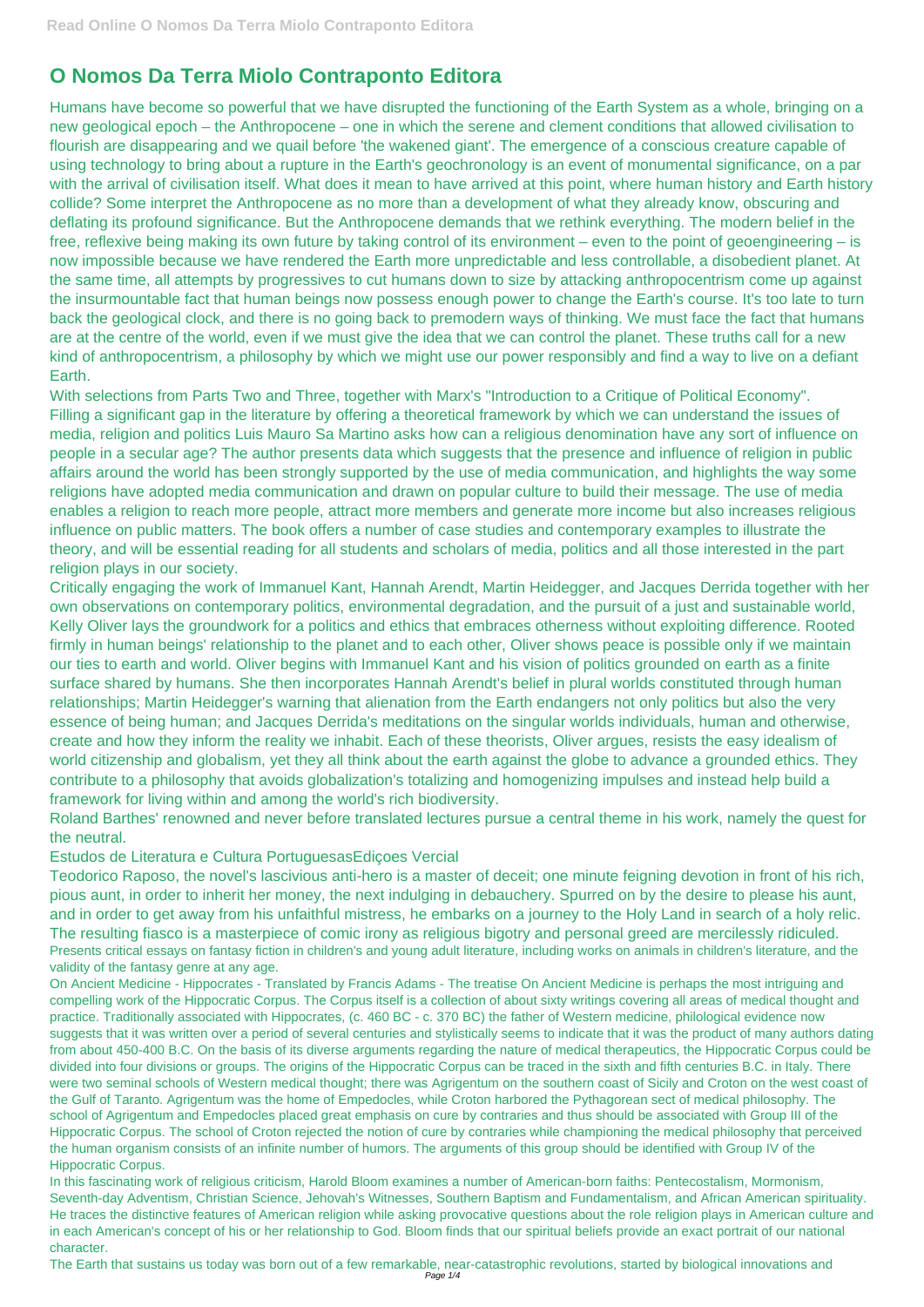marked by global environmental consequences. The revolutions have certain features in common, such as an increase in complexity, energy utilization, and information processing by life. This book describes these revolutions, showing the fundamental interdependence of the evolution of life and its non-living environment. We would not exist unless these upheavals had led eventually to 'successful' outcomes meaning that after each one, at length, a new stable world emerged. The current planet-reshaping activities of our species may be the start of another great Earth system revolution, but there is no guarantee that this one will be successful. The book explains what a successful transition through it might look like, if we are wise enough to steer such a course. This book places humanity in context as part of the Earth system, using a new scientific synthesis to illustrate our debt to the deep past and our potential for the future.

John Stuart Mill (1806–1873) is one of the most influential contributors to economic theory. In contrast to Thomas Morus' 'utopia', he was noted for coining the term of 'dystopia'. At the early age of 14 he began his studies in chemistry, zoology, mathematics, logic and metaphysics which eventually led to his interest in socio-political and ethical issues. His autobiography offers a deeper understanding of Mill's ideas and work and gives a diverse insight into the life of a highly gifted prodigy of the 19th century.

This is a new release of the original 1930 edition.

Alfred Marshall, Principles of Economics (1890) – Founder of Modern (Neo-classical) Economics. His book Principles of Economics was the dominant textbook in economics for a long time and it is considered to be his seminal work.

Presents a critical, Neo-Marxist philosophy of education.

Super Mecha Roleplay Powers Go! Japanese manga and anime have become hugely popular in the English-speaking world and now they are coming to the Mutants & Masterminds roleplaying game. This sourcebook takes Mutants & Masterminds from its Silver Age roots into a whole new style of comics. Inside you'll find all-new character archetypes, rules for mecha design and creation, campaign advice, and exciting worlds with adventures galore!

An examination of various types of litigation - arbitration, mediation, and conciliation.

Grygiel asserts that, though many other aspects of foreign policy have changed throughout history, strategic response to geographical features remains one of the most salient factors in establishing and maintaining power in the international arena. With this publication, WIPO and the author aim at making available for judges, lawyers and law enforcement officials a valuable tool for the handling of intellectual property cases. To that effect, the case book uses carefully selected court decisions drawn from various countries with either civil or common law traditions. The extracts from the decisions and accompanying comments illustrate the different areas of intellectual property law, with an emphasis on matters that typically arise in connection with the enforcement of intellectual property rights in civil as well as criminal proceedings.

Theodor Adorno once wrote an essay to "defend Bach against his devotees." In this book Dana Villa does the same for Hannah Arendt, whose sweeping reconceptualization of the nature and value of political action, he argues, has been covered over and domesticated by admirers (including critical theorists, communitarians, and participatory democrats) who had hoped to enlist her in their less radical philosophical or political projects. Against the prevailing "Aristotelian" interpretation of her work, Villa explores Arendt's modernity, and indeed her postmodernity, through the Heideggerian and Nietzschean theme of a break with tradition at the closure of metaphysics. Villa's book, however, is much more than a mere correction of misinterpretations of a major thinker's work. Rather, he makes a persuasive case for Arendt as the postmodern or postmetaphysical political theorist, the first political theorist to think through the nature of political action after Nietzsche's exposition of the death of God (i.e., the collapse of objective correlates to our ideals, ends, and purposes). After giving an account of Arendt's theory of action and Heidegger's influence on it, Villa shows how Arendt did justice to the Heideggerian and Nietzschean criticism of the metaphysical tradition while avoiding the political conclusions they drew from their critiques. The result is a wide-ranging discussion not only of Arendt and Heidegger, but of Aristotle, Kant, Nietzsche, Habermas, and the entire question of politics after metaphysics.

The first in a series of books that will showcase works from The Museum of Modern Art's superlative holdings in the fields of architecture and design, this text features a range of drawings by great architects such as Frank Lloyd Wright and Alvar Aalto. An examination of the nature of friendship in Greece and Rome from Homer to the Christian Roman Empire of fourth century AD.

The World Bank Group's Women, Business and the Law examines laws and regulations affecting women's prospects as entrepreneurs and employees across 190 economies. Its goal is to inform policy discussions on how to remove legal restrictions on women and promote research on how to improve women's economic inclusion.

The Pacific artefacts and works of art collected during the three voyages of Captain James Cook and the navigators, traders and missionaries who followed him are of foundational importance for the study of art and culture in Oceania. These collections are representative not only of technologies or belief systems but of indigenous cultures at the formative stages of their modern histories, and exemplify Islanders' institutions, cosmologies and social relationships. Recently, scholars from the Pacific and further afield, working with Pacific artefacts at the Museum of Archaeology and Anthropology in Cambridge (MAA), have set out to challenge and rethink some longstanding assumptions on their significance. The Cook voyage collection at the MAA is among the four or five most important in the world, containing over 200 of the 2000-odd objects with Cook voyage provenance that are dispersed throughout the world. The collection includes some 100 artefacts dating from Cook's first voyage. This stunning book catalogues this collection, and its cuttingedge scholarship sheds new light on the significance of many artefacts of encounter. A director reveals the original inspirations for his films, their history, his methods of work, and the problems of visual creativity In the 1990s Richard B. Alley and his colleagues made headlines with the discovery that the last ice age came to an abrupt end over a period of only three years. In The Two-Mile Time Machine, Alley tells the fascinating history of global climate changes as revealed by reading the annual rings of ice from cores drilled in Greenland. He explains that humans have experienced an unusually temperate climate compared to the wild fluctuations that characterized most of prehistory. He warns that our comfortable environment could come to an end in a matter of years and tells us what we need to know in order to understand and perhaps overcome climate changes in the future. In a new preface, the author weighs in on whether our understanding of global climate change has altered in the years since the book was first published, what the latest research tells us, and what he is working on next.

Six centuries ago Polynesian explorers, who inhabited a cosmos in which islands sailed across the sea and stars across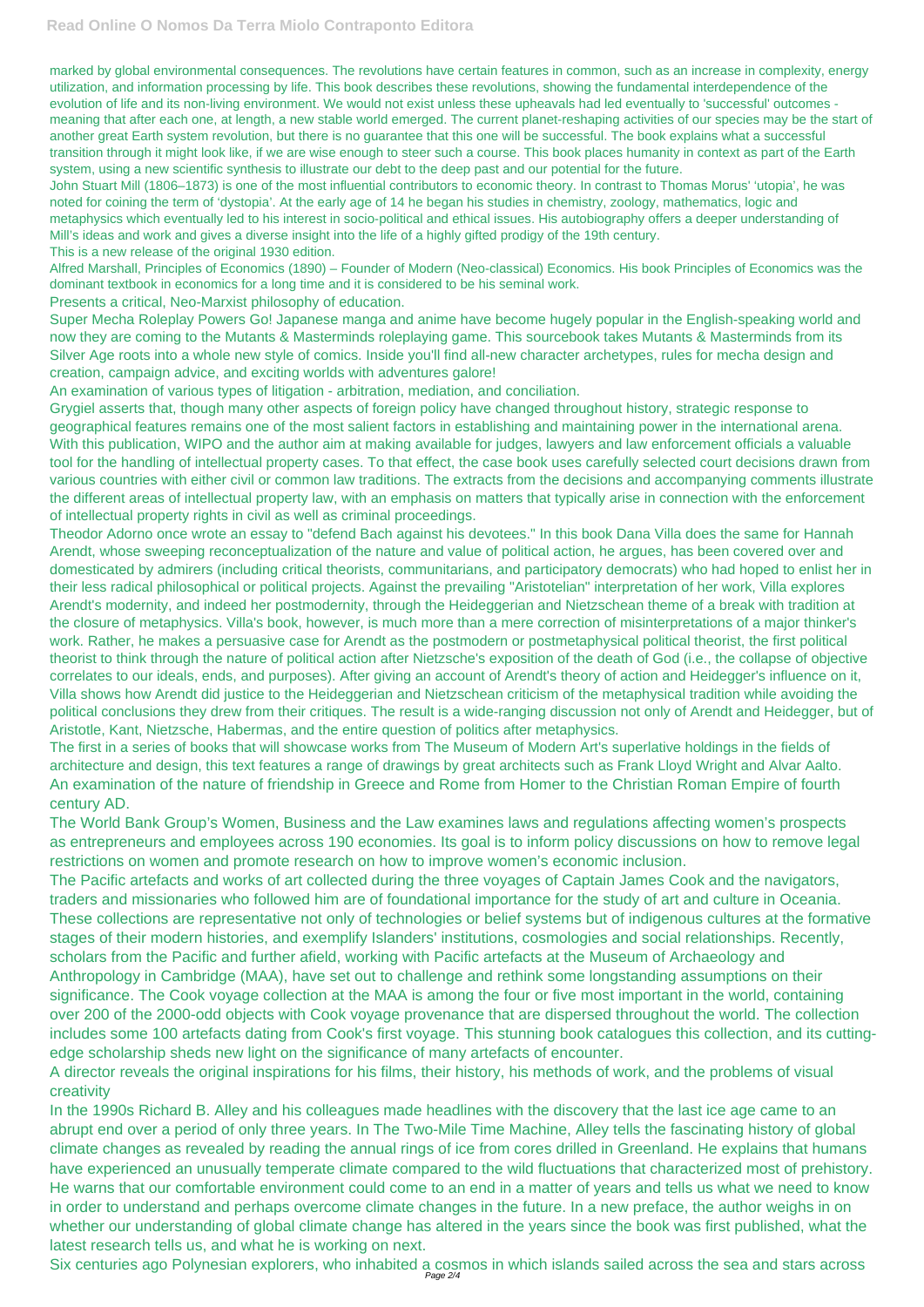the sky, arrived in Aotearoa New Zealand where they rapidly adapted to new plants, animals, landscapes and climatic conditions. Four centuries later, European explorers arrived with maps and clocks, grids and fences, and they too adapted to a new island home. In this remote, beautiful archipelago, settlers from Polynesia and Europe (and elsewhere) have clashed and forged alliances, they have fiercely debated what is real and what is common sense, what is good and what is right. In this, her most ambitious book to date, Dame Anne Salmond looks at New Zealand as a site of cosmodiversity, a place where multiple worlds engage and collide. Beginning with a fine-grained inquiry into the early period of encounters between Maori and Europeans in New Zealand (1769–1840), Salmond then investigates such clashes and exchanges in key areas of contemporary life – waterways, land, the sea and people. We live in a world of gridded maps, Outlook calendars and balance sheets – making it seem that this is the nature of reality itself. But in New Zealand, concepts of whakapapa and hau, complex networks and reciprocal exchange, may point to new ways of understanding interactions between peoples, and between people and the natural world. Like our ancestors, Anne Salmond suggests, we too may have a chance to experiment across worlds.

Called by many France's foremost philosopher, Gilles Deleuze is one of the leading thinkers in the Western World. His acclaimed works and celebrated collaborations with Félix Guattari have established him as a seminal figure in the fields of literary criticism and philosophy. The long-awaited publication of What Is Philosophy? in English marks the culmination of Deleuze's career. Deleuze and Guattari differentiate between philosophy, science, and the arts, seeing as means of confronting chaos, and challenge the common view that philosophy is an extension of logic. The authors also discuss the similarities and distinctions between creative and philosophical writing. Fresh anecdotes from the history of philosophy illuminate the book, along with engaging discussions of composers, painters, writers, and architects. A milestone in Deleuze's collaboration with Guattari, What Is Philosophy? brings a new perspective to Deleuze's studies of cinema, painting, and music, while setting a brilliant capstone upon his work.

Adam Smith's landmark treatise on the free market paved the way for modern capitalism, arguing that competition is the engine of a productive society, and that self-interest will eventually come to enrich the whole community, as if by an 'invisible hand'. Throughout history, some books have changed the world. They have transformed the way we see ourselves – and each other. They have inspired debate, dissent, war and revolution. They have enlightened, outraged, provoked and comforted. They have enriched lives – and destroyed them. Now Penguin brings you the works of the great thinkers, pioneers, radicals and visionaries whose ideas shook civilization and helped make us who we are. A new moral theory from an Israeli philosopher and activist emphasizing theexistential and political nature of evil. A obra contém os seguintes estudos: – "A Morte do Palhaço e o Mistério da Árvore" de Raul Brandão; – A casa por fabricar: uma leitura do poema "Andaime" de Fernando Pessoa; – Desconstrução / Reconstrução do Portugal do Século XX nos "Textos de Intervenção" de Almada Negreiros; – A técnica da citação no romance "O Delfim" de José Cardoso Pires; – Intertextualidade e intratextualidade no romance de Vergílio Ferreira "Em Nome da Terra"; – Vergílio Ferreira e o deve-e-haver; – Conflitos de interpretação face ao romance de José Saramago "O Evangelho Segundo Jesus Cristo"; – Macau e a China nos romances de João Aguiar; – Contrastes linguísticos e culturais no romance "O Mar de Madrid" de João de Melo.

The scale of some environmental problems, such as climate change and human overpopulation, exceed any one nation state and require either co-ordinated governance or a shift in the culture of modernity. Heidegger, Politics and Climate Change examines this crisis alongside Heidegger's ideas about technology and modernity. Heidegger suggests that refocusing on the primary questions that make it meaningful to be human - the question of Being - could create the means for alternative discourses that both challenge and sidestep the attempt for total surveillance and total control. He advocates recognising the problematic relationship humanity has with the environment and reinventing new trajectories of understanding ourselves and our planet. This book aims to properly integrate environment into philosophy and political theory, offering a constructive critique of modernity with some helpful suggestions for establishing a readiness for blue sky scenarios for the future. The book lays out the practical implications of Heidegger's ideas and engages with philosophy of technology, considering the constraints and the potentials of technology on culture and environment. This volume attempts to make Rousseau's thinking on international relations easily accessible by collecting selections from his writings in which he develops his unique international perspective, and by providing a detailed interpretation of them. Peace and War by Raymond Aron is one of the greatest books ever written on international relations. Aron's starting point is the state of nature that exists between nations, a condition that differs essentially from the civil state that holds within political communities. Ever keeping this brute fact about the life of nations in mind and ranging widely over political history and many disciplines, Aron develops the essential analytical tools to enable us to think clearly about the stakes and possibilities of international relations. In his first section, "Theory," Aron shows that, while international relations can be mapped, and probabilities discerned, no closed, global "science" of international relations is anything more than a mirage. In the second part, "Sociology," Aron studies the many ways various subpolitical forces influence foreign policy. He emphasizes that no rigorous determinism is at work: politics—and thus the need for prudent statesmanship—are inescapable in international relations. In part three, "History," Aron offers a magisterial survey of the twentieth century. He looks at key developments that have had an impact on foreign policy and the emergence of what he calls "universal history," which brings far-flung peoples into regular contact for the first time. In a final section, "Praxeology," Aron articulates a normative theory of international relations that rejects both the bleak vision of the Machiavellians, who hold that any means are legitimate, and the naivete of the idealists, who think foreign policy can be overcome. This new edition of Peace and War includes an informative introduction by Daniel J. Mahoney and Brian C. Anderson, situating Aron's thought in a new post-Cold War context, and evaluating his contribution to the study of politics and international Page 3/4